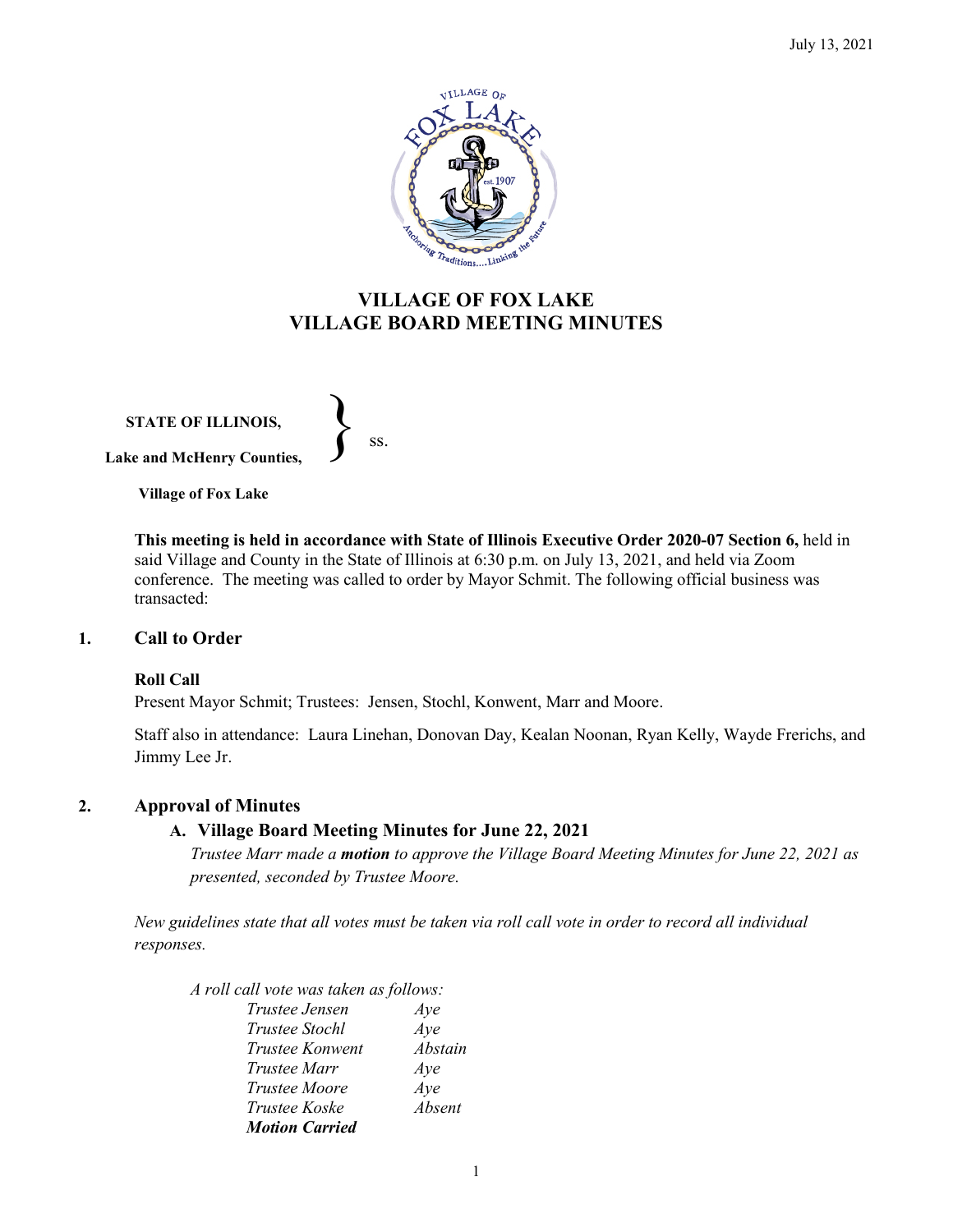# **3. Approval of the Warrant**

*Trustee Konwent made a motion to approve the Expenditures/Warrants/Transfers for July 13, 2021 in the amount of \$1,530,280.73, Seconded by Trustee Moore.*

> *A roll call vote was taken as follows: Trustee Jensen Aye Trustee Stochl Aye Trustee Konwent Aye Trustee Marr Aye Trustee Moore Aye Trustee Koske Absent Motion Carried*

**4. Special Business (Appointments, Swearing In Ceremonies, Proclamations)** *There are none.*

# **5. Village President's Report**

## **A. Village Liquor Licenses**

*Mayor Schmit said he has been bombarded with requests for liquor licenses. Most of the requests are coming from video gaming establishments. He has reduced the number of licenses since becoming Mayor: 17 tavern licenses are in use and 2 are available. There are 27 establishments with video gaming, and 48 machines. The past few months have seen the highest revenues from video gaming. Income from gaming was \$270K last fiscal year. Mayor thinks there are enough video gaming establishments in town, but is looking for the Boards feedback. Major restaurants are those with 60 seats or more. Food must be prepared on premises and there must be a full menu to meet restaurant requirements. Fifty percent of revenues must come from the sale of foods. Trustee Konwent says she is in agreement that there are enough gaming establishments. Trustee Stochl says this has been discussed in the past and he doesn't believe anyone on the Board is looking to add more gaming. Trustee Moore is also in agreement but is curious if legal has any input.* 

### **B. Town Hall Meeting Discussion**

*Mayor asked the Board if they'd like to hold a Town Hall Meeting this year. Trustee Moore said it is nice to have transparency but they are not well attended. Trustee Marr agreed. Trustee Jensen asked if the meeting can be held via Zoom. He also asked if the new Administrator will be up to speed in time for a Town Hall Meeting in September. He suggested possibly postponing the meeting. The Board agreed to postpone and revisit in the Fall.* 

# **C. Village Board Meeting Format Update**

*Mayor Schmit inquired about public comment for those attending Board Meetings remotely. Requirements state that if a Board Meeting is hybrid, public comments have to be made available so someone can write in their questions and comments a head of time, or have time allowed during the meeting to read their questions and comments. Comments have to be received from the public and to not do so will be in violation of the Public Meetings Act.* 

# **6. Village Administrator's Report**

*There is none.*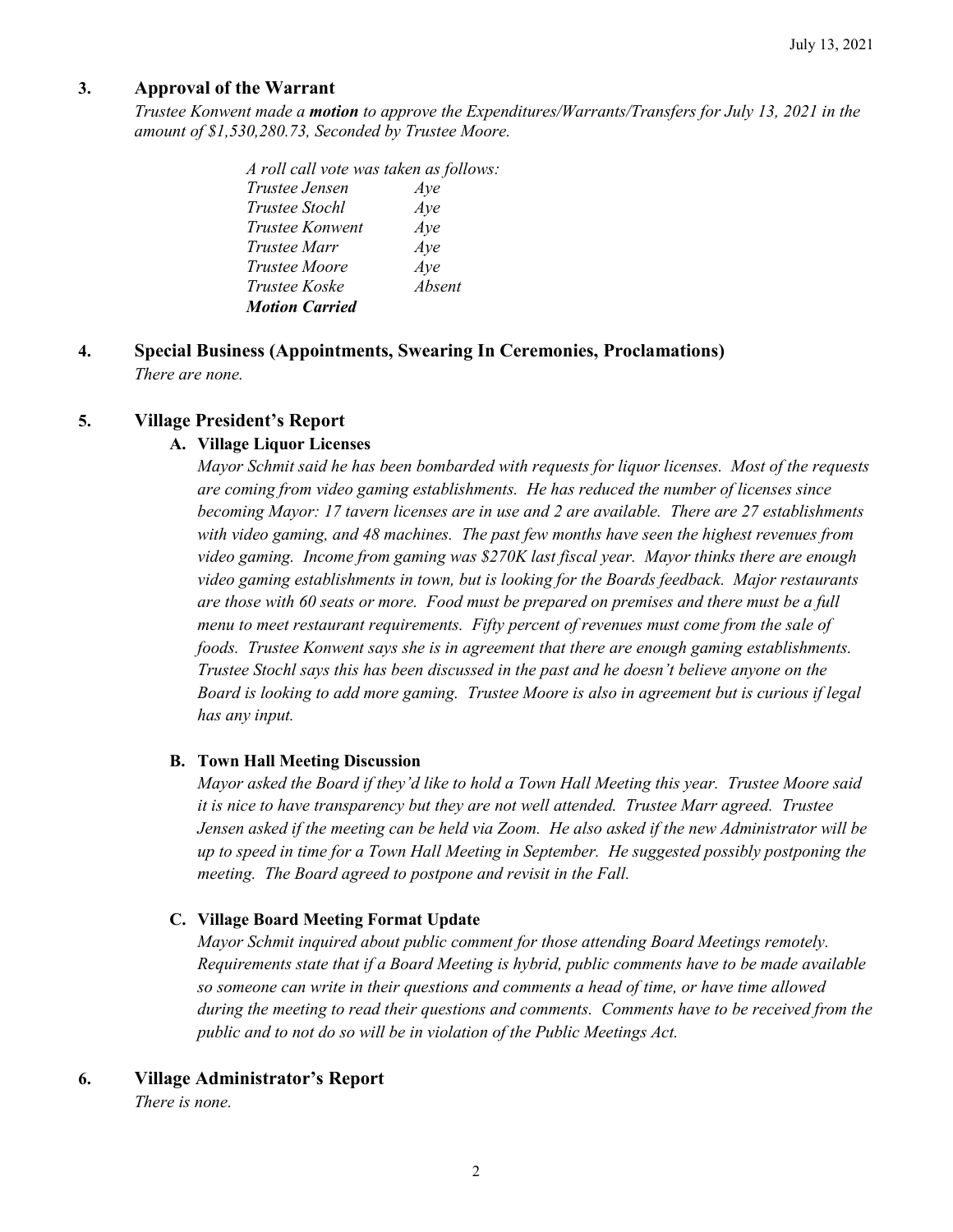# **7. Village Attorney Report**

*There is none.*

#### **8. Village Treasurer's Report**

*There is none.* 

# **9. Preliminary Audience Comments (on Agenda Items Only)**

*Steve from Fam's inquired about the amount of music permits allowed. He said his season is only four months long and he is allowed 15 music permits. This doesn't allow for music outside each weekend during boating season. Steve asked if the Village is willing to extend the number of permits to 25. He said when he has live music and DJ's, his business doubles or triples. He is hoping the Board will take his request into consideration.* 

# **10. Motion to Recess to Committee of the Whole Meeting**

*Trustee Konwent made a motion to recess to the Committee of the Whole, seconded by Trustee Jensen.* 

|  |  |  |  |  |  | A roll call vote was taken as follows: |
|--|--|--|--|--|--|----------------------------------------|
|--|--|--|--|--|--|----------------------------------------|

| Trustee Jensen        | Aye    |
|-----------------------|--------|
| <i>Trustee Stochl</i> | Aye    |
| Trustee Konwent       | Aye    |
| Trustee Marr          | Aye    |
| <i>Trustee Moore</i>  | Aye    |
| Trustee Koske         | Absent |
| <b>Motion Carried</b> |        |

### **A. Strategic Planning Team Reports**

*Laura thanked the Parks and Rec, and Public Works teams for such a great job on Celebrate Fox Lake. Mayor said it was the most attended he has seen.* 

# **11. New Business (the information below taken from Agenda)**

# **A. Discussion on Outdoor Music Permits**

*This will amend Village code so that music permits are not required for a musician under 80 decibels. 80 decibels are comparable to a garbage disposal or dishwasher. Trustee Marr said it is about time. Donovan said that Fam's asked the Board to consider expanding the number of permits for music over 80 decibels. Trustee Jensen asked if it is loud over by Fam's. Trustee Marr said last year it was a problem, this year it has not been a problem. Trustee Marr understands where Steve is coming from, and if he wants to hold events during the summer months that he is open, it is worth being discussed. Trustee Moore asked about solo artists that get loud and go above the 80 decibels. Mayor said Chief Lee is the one who gives final approval on the outdoor music permits. If someone is in violation, he can refuse issuance of the permit. Chief Lee said for those who don't need a permit, there are nuisance laws that will keep the noise from becoming an issue. The owner of the establishment will be subject to a violation ticket – from \$150 to \$750. Trustee Stochl asked how many callbacks the Chief gets. Chief said not many at all. Trustee Moore is fine with allowing 25 permits. Donovan doesn't foresee a lot of establishments asking for 25. The Board agrees to allow for up to 25 licenses. Howard will draft a resolution to increase the number of permits. Chief Lee said to add verbiage about how late a show can go on a Sunday evening, as well as a violation structure where the owner is liable for violations.* 

### **B. Resolution 2021-R-45: A Resolution Authorizing the Mayor and Village Clerk of the Village of Fox Lake to Sign and Thereby Accept the Proposal from Concentric Integration for the 2021 SCADA Software Upgrades**

*This upgrade will cost \$22,500, which is over the \$20K limit, so Howard asked to waive the bid process before voting. Staff is recommending approval. There are two companies the Village works with on the*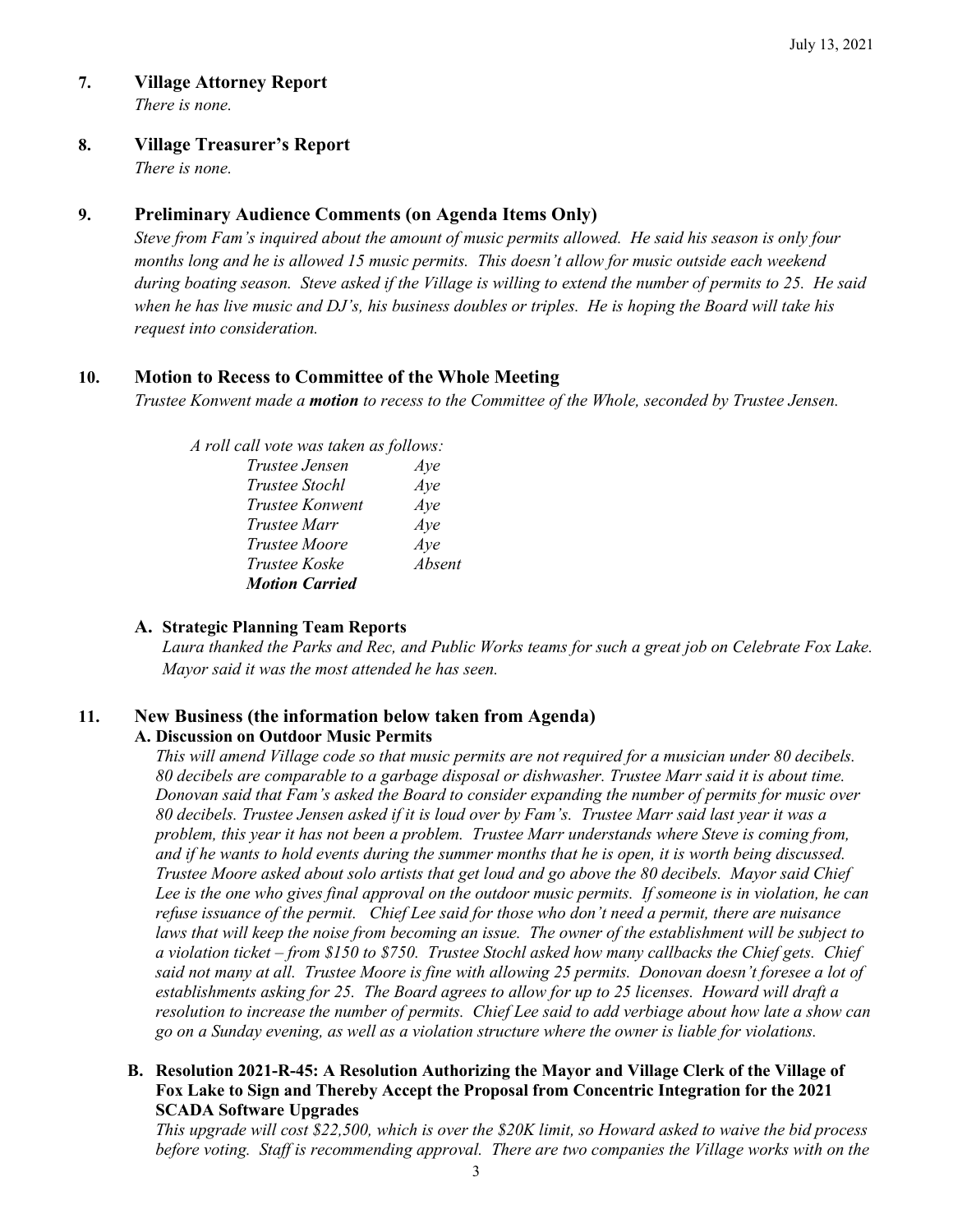*SCADA system. One did the hardware upgrade last year. Kealan said the Village couldn't update software last year, so this is something they knew was coming this year. The system is currently running on old software and starting to run into issues. Kealan said he will make sure there is a warranty so that if there is an issue, Concentric will come out and fix. It should be 5- 8 years until the next update.* 

#### **C. Resolution 2021-R-46: A Resolution Authorizing the Purchase of Wetland Credits Through Lake County Stormwater Management for the Fox Lake Interconnect Phase II Project**

*There has been a pond jack and bore proposed. There is evidence of boulders in the soil boring by the pond. This will help avoid getting stuck in the middle and having to cut it open. Wetland mitigation has a bank to buy credits for a disturbed area. The cost is \$150K/acre, and this space is only .22 acres, so the amount will be \$33K.* 

**D. Ordinance 2021-14: An Ordinance Amending the Zoning Ordinance of the Village of Fox Lake, Illinois, By Granting Variations to Steven Michael Gedemer at 23 Rushmore Road, Fox Lake, Illinois**

*This variation was discussed at the last board meeting. Howard wrote up an ordinance.*

- **E. Ordinance 2021-15: An Ordinance Amending the Zoning Ordinance of the Village of Fox Lake, by Granting a Special Use to John Burgess to Operate an Offsite 19 Space Parking Lot at the Property at 264 East Grand Avenue, Fox Lake, Illinois** *This was the Pug Mahone's property discussed at the last board meeting.*
- **F. A Motion to Extend the Façade Improvement Program Grant for Vichy Salon at 17 E. Grand Avenue**

*Vichy is looking for a three-month extension. Total cost is \$7,255, and the Village reimbursement will be \$3,670.50.* 

#### **12. Old Business**

*Mayor Schmit asked the Economic Development Team where they are at with the TIF. Donovan said the property description for the TIF is the next step. He talked to GHA and they are coming out this week to walk the site. The work will continue to December. The plan will be brought back to the Strategic Planning Team one more time, and then to the Board for final approval. Trustee Marr reminded the Trustees that they are welcome at the committee meetings, to hear the presentations and ask questions.* 

## **13. Motion to Adjourn from Committee of the Whole and Reconvene Village Board Meeting** *Trustee Marr made a motion to adjourn from Committee of the Whole and reconvene Village Board Meeting, seconded by Trustee Konwent.*

| A roll call vote was taken as follows: |
|----------------------------------------|
| Aye                                    |
| Aye                                    |
| Aye                                    |
| Ave                                    |
| Aye                                    |
| Absent                                 |
|                                        |
|                                        |

# **14. Motion to Waive the Bid for the Purchase of the SCADA Software Upgrades**

*Trustee Jensen made a motion to Waive the Bid for the Purchase of the SCADA Software Upgrades, seconded by Trustee Marr.* 

*A roll call vote was taken as follows: Trustee Jensen Aye*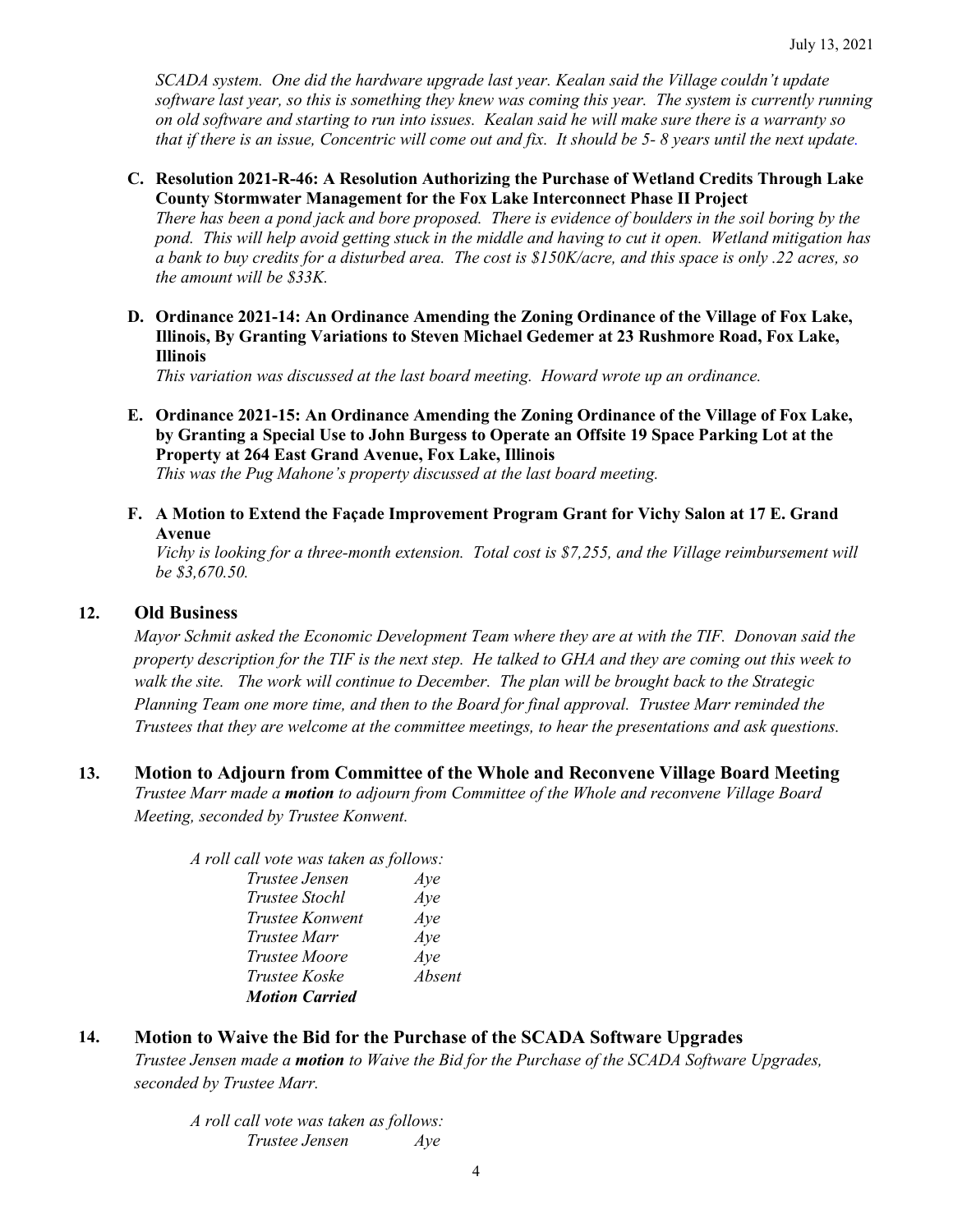| <i>Trustee Stochl</i> | Aye    |
|-----------------------|--------|
| Trustee Konwent       | Aye    |
| Trustee Marr          | Aye    |
| <i>Trustee Moore</i>  | Aye    |
| <i>Trustee Koske</i>  | Absent |
| <b>Motion Carried</b> |        |

# **15. Items to be Removed from Consent Agenda**

*There are none.*

### **16. Consent Agenda**

All items listed on the Consent Agenda are considered to be routine by the Village Board and will be enacted by one motion. There will be no separate discussion of these items unless a Trustee so requests, in which event the item will be removed from the general order of business and considered under the Approval of Exceptions.

#### **A. Resolutions**

- 1. Resolution 2021-R-45: A Resolution Authorizing the Mayor and Village Clerk of the Village of Fox Lake to Sign and Thereby Accept the Proposal from Concentric Integration for the 2021 SCADA Software Upgrades
- 2. Resolution 2021-R-46: A Resolution Authorizing the Purchase of Wetland Credits Through Lake County Stormwater Management for the Fox Lake Interconnect Phase II Project

#### **B. Ordinances**

- 1. Ordinance 2021-14: An Ordinance Amending the Zoning Ordinance of the Village of Fox Lake, Illinois, By Granting Variations to Steven Michael Gedemer at 23 Rushmore Road, Fox Lake, Illinois
- 2. Ordinance 2021-15: An Ordinance Amending the Zoning Ordinance of the Village of Fox Lake, by Granting a Special Use to John Burgess to Operate an Offsite 19 Space Parking Lot at the Property at 264 East Grand Avenue, Fox Lake, Illinois

#### **C. Motions**

1. A Motion to Extend the Façade Improvement Program Grant for Vichy Salon at 17 E. Grand Avenue

*Trustee Jensen made a motion to move that items, Resolutions A 1-2, Ordinances B 1-2 and Motions C-1, be established as the Consent Agenda for this meeting by unanimous vote, seconded by Trustee Konwent.*

*A roll call vote was taken as follows:* 

| Trustee Jensen         | Aye    |
|------------------------|--------|
| Trustee Stochl         | Aye    |
| <b>Trustee Konwent</b> | Aye    |
| <i>Trustee Marr</i>    | Aye    |
| <i>Trustee Moore</i>   | Aye    |
| Trustee Koske          | Absent |
| <b>Motion Carried</b>  |        |

*Trustee Konwent made a motion that the consent agenda as established by the prior motion be passed, seconded by Trustee Jensen.*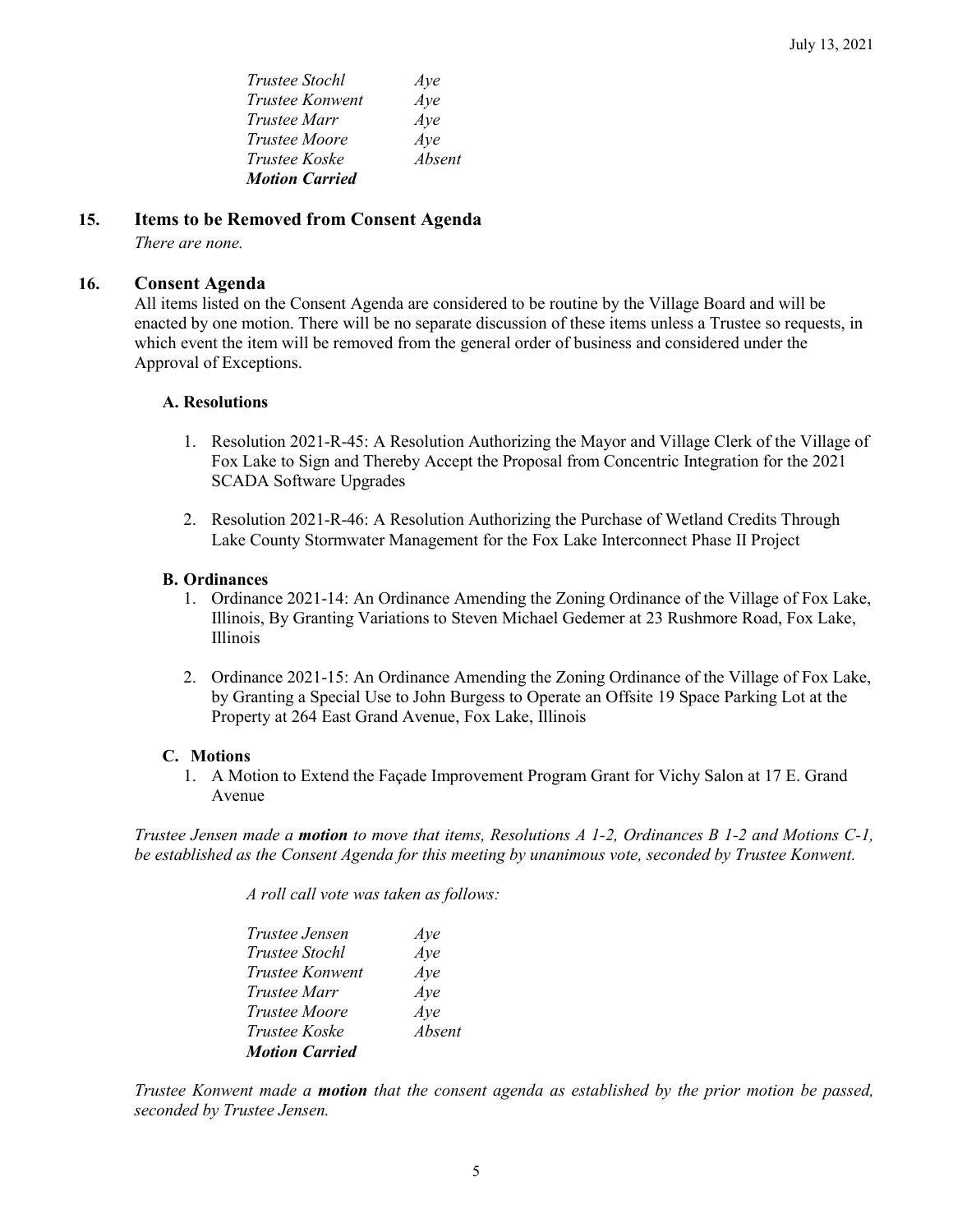*A roll call vote was taken as follows:* 

| Trustee Jensen        | Aye    |
|-----------------------|--------|
| <i>Trustee Stochl</i> | Aye    |
| Trustee Konwent       | Aye    |
| Trustee Marr          | Aye    |
| <i>Trustee Moore</i>  | Aye    |
| Trustee Koske         | Absent |
| <b>Motion Carried</b> |        |

#### **17. Approval of Exceptions**

*There are none.* 

### **18. For the Good of the Order**

*Trustee Stochl asked who residents should report to when homes are foreclosed. He was talking to a resident who was going to purchase a foreclosed home and wanted to make sure everything was done properly. The deal didn't go through and someone ended up buying it back, but if they would have bought the property, they would want a point of contact to know how to handle. Mayor said it would be Brian with Community Development, and the Land Bank. Mayor said that it doesn't sound like a Village issue. Trustee Stochl said this circumstance is more about the way the situation was handled with the resident. This person kept getting fined for not filing with the Village. Donovan said ProChamp sends notice to the bank about what needs to be paid. It is possible that something may have fallen through the cracks. Mayor said this happens several times throughout the year and it needs to be looked into and fixed. Trustee Marr said great job on the fireworks. However, driving in and out of the Village, we need to put on our best face as a Village. Someone needs to look at the entry signage. The areas are overgrown and weedy. Something needs to be done about it. That is not our best face for those coming into the Village.* 

#### **19. Audience Comments**

*There is none.*

#### **20. Executive Session**

*Trustee Jensen made a motion to retire into Executive Session at 7:16pm, for discussion on Personnel and Collective Bargaining to include Mayor Schmit, Laura Linehan, Ryan Kelly and Kealan Noonan, seconded by Trustee Konwent.*

*A roll call vote was taken as follows:* 

| <i>Trustee Jensen</i>  | Aye    |
|------------------------|--------|
| Trustee Stochl         | Aye    |
| <i>Trustee Konwent</i> | Aye    |
| Trustee Marr           | Aye    |
| <i>Trustee Moore</i>   | Aye    |
| Trustee Koske          | Absent |
| <b>Motion Carried</b>  |        |

#### **21. Reconvene the Village Board Meeting**

*Trustee Konwent made a motion to reconvene the Village Board Meeting at 7:40pm, seconded by Trustee Marr.*

*A roll call vote was taken as follows:* 

| Trustee Jensen         | Aye |
|------------------------|-----|
| <i>Trustee Stochl</i>  | Aye |
| <i>Trustee Konwent</i> | Aye |